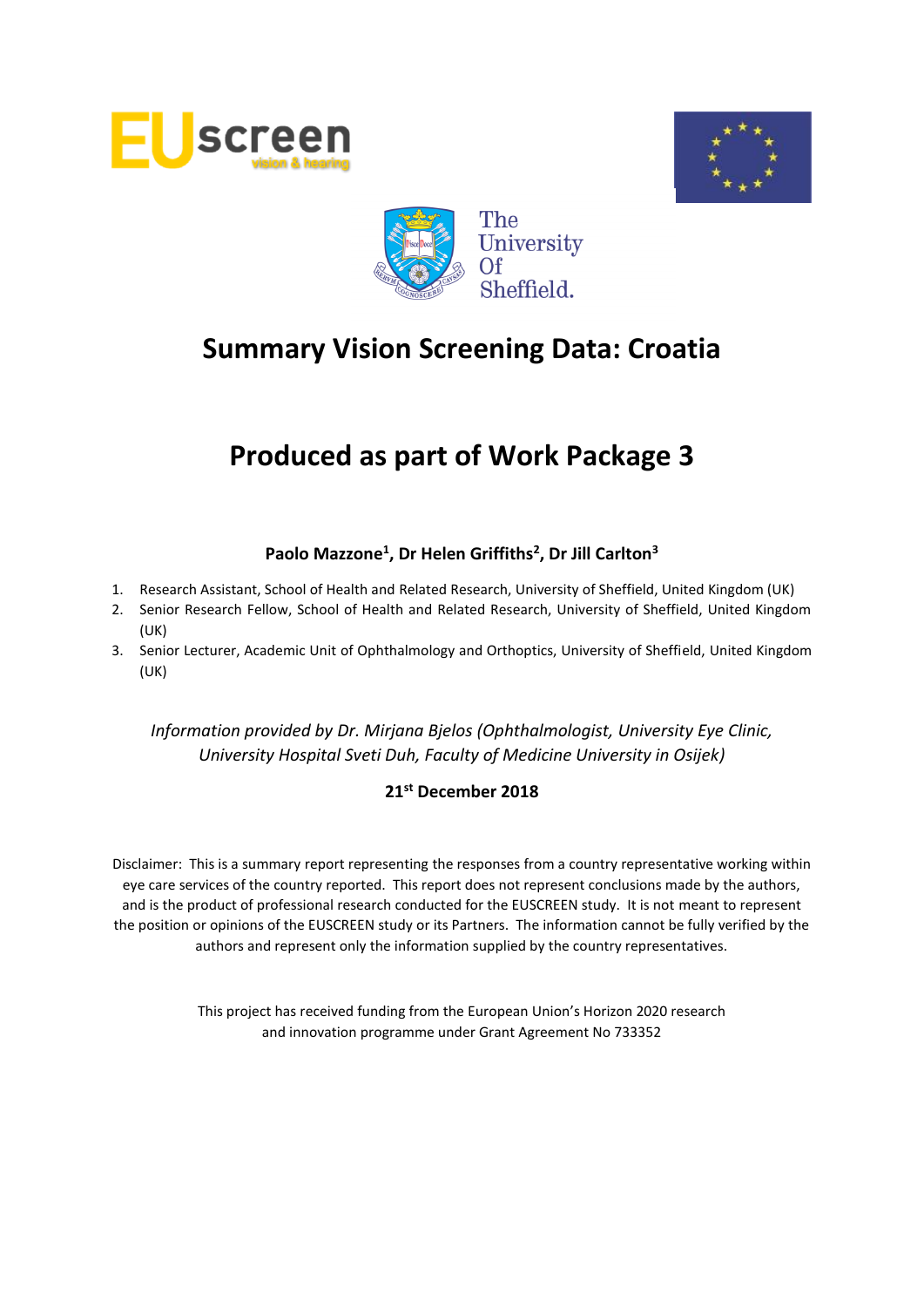



# **Contents**

| $\mathbf{1}$   | <b>Glossary of Terms: Vision Screening</b>  |                                           |                |  |  |  |  |
|----------------|---------------------------------------------|-------------------------------------------|----------------|--|--|--|--|
| $\overline{2}$ | Abbreviations                               |                                           |                |  |  |  |  |
| 3              | Population and Healthcare Overview          |                                           |                |  |  |  |  |
| 4              | Vision Screening Commissioning and Guidance |                                           |                |  |  |  |  |
| 5              |                                             | Screening programme                       |                |  |  |  |  |
|                | 5.1                                         | Vision screening - Preterm babies         |                |  |  |  |  |
|                | 5.2                                         | Vision screening - Birth to 3 months      | $\overline{4}$ |  |  |  |  |
|                | 5.3                                         | Vision screening - 3 months to 36 months  | 4              |  |  |  |  |
|                | 5.4                                         | Vision screening - 36 months to 7 years   | 5              |  |  |  |  |
| 6              |                                             | <b>Automated Screening</b>                | 9              |  |  |  |  |
| 7              |                                             | Provision for Visually Impaired           | 10             |  |  |  |  |
| 8              |                                             | Knowledge of existing screening programme |                |  |  |  |  |
|                | 8.1                                         | Prevalence/Diagnosis                      | 11             |  |  |  |  |
|                | 8.2                                         | Coverage                                  | 11             |  |  |  |  |
|                | 8.3                                         | Screening evaluation                      | 11             |  |  |  |  |
|                | 8.4                                         | <b>Treatment success</b>                  | 11             |  |  |  |  |
| 9              |                                             | Costs of vision screening in children     | 12             |  |  |  |  |
|                | 9.1                                         | Cost of vision screening                  | 12             |  |  |  |  |
|                | 9.2                                         | Cost of treatment for amblyopia           | 12             |  |  |  |  |
|                | 9.3                                         | Cost of Treatment for strabismus          | 12             |  |  |  |  |
|                | 9.4                                         | Cost of treatment for cataract            | 12             |  |  |  |  |
| 10             | References<br>13                            |                                           |                |  |  |  |  |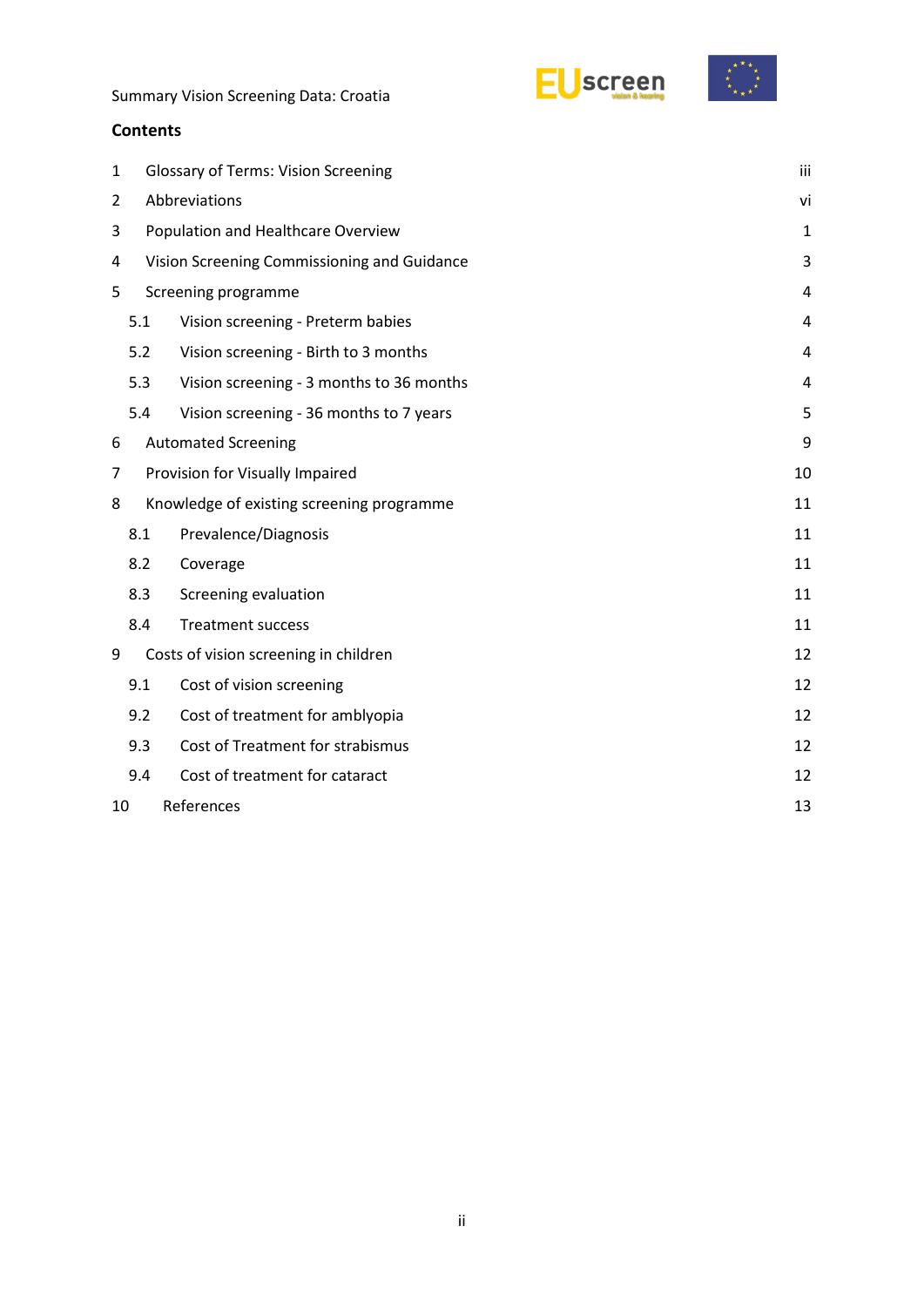



# <span id="page-2-0"></span>**1 Glossary of Terms: Vision Screening**

| <b>Abnormal test result</b> | A test result where a normal "pass" response could not be                                                                            |  |  |  |  |  |
|-----------------------------|--------------------------------------------------------------------------------------------------------------------------------------|--|--|--|--|--|
|                             | detected under good conditions. The result on screening                                                                              |  |  |  |  |  |
|                             | equipment may indicate "no response," "fail," or "refer."                                                                            |  |  |  |  |  |
| <b>Attendance rate</b>      | The proportion of all those invited for screening that are tested                                                                    |  |  |  |  |  |
|                             | and receive a result:                                                                                                                |  |  |  |  |  |
|                             |                                                                                                                                      |  |  |  |  |  |
|                             | Invited for screening includes all those that are offered<br>٠                                                                       |  |  |  |  |  |
|                             | the screening test.                                                                                                                  |  |  |  |  |  |
|                             | Tested and receive a result could be a "pass" or "referral                                                                           |  |  |  |  |  |
|                             | to diagnostic assessment".                                                                                                           |  |  |  |  |  |
|                             |                                                                                                                                      |  |  |  |  |  |
|                             | Attendance rate provides information on the willingness of                                                                           |  |  |  |  |  |
|                             | families to participate in screening.                                                                                                |  |  |  |  |  |
| <b>Compliance with</b>      | The percentage of those who are referred from screening to a                                                                         |  |  |  |  |  |
| referral (percentage)       | diagnostic assessment that actually attend the diagnostic                                                                            |  |  |  |  |  |
|                             | assessment.                                                                                                                          |  |  |  |  |  |
|                             |                                                                                                                                      |  |  |  |  |  |
|                             | Percentage of compliance provides information on the                                                                                 |  |  |  |  |  |
|                             | willingness of families to attend the diagnostic assessment after                                                                    |  |  |  |  |  |
|                             | referral from screening.                                                                                                             |  |  |  |  |  |
| Coverage                    | The proportion of those eligible for screening that are tested and                                                                   |  |  |  |  |  |
|                             | receive a result:                                                                                                                    |  |  |  |  |  |
|                             |                                                                                                                                      |  |  |  |  |  |
|                             | Eligible for screening includes those within the population                                                                          |  |  |  |  |  |
|                             | that are covered under the screening or health care                                                                                  |  |  |  |  |  |
|                             | programme.                                                                                                                           |  |  |  |  |  |
|                             | Tested and receive a result could be a "pass" or "refer to                                                                           |  |  |  |  |  |
|                             | diagnostic assessment".                                                                                                              |  |  |  |  |  |
|                             |                                                                                                                                      |  |  |  |  |  |
|                             | Factors such as being offered screening, willingness to                                                                              |  |  |  |  |  |
|                             | participate, missed screening, ability to complete the screen, and                                                                   |  |  |  |  |  |
|                             | ability to document the screening results will influence the                                                                         |  |  |  |  |  |
|                             | coverage.                                                                                                                            |  |  |  |  |  |
| <b>False negatives</b>      | The percentage of children with a visual deficit (defined by the                                                                     |  |  |  |  |  |
|                             |                                                                                                                                      |  |  |  |  |  |
|                             | target condition) that receive a result of "pass" during screening.                                                                  |  |  |  |  |  |
|                             |                                                                                                                                      |  |  |  |  |  |
|                             | Example: If 100 children with visual deficit are screened, and 1<br>child passes the screening, the percentage of false negatives is |  |  |  |  |  |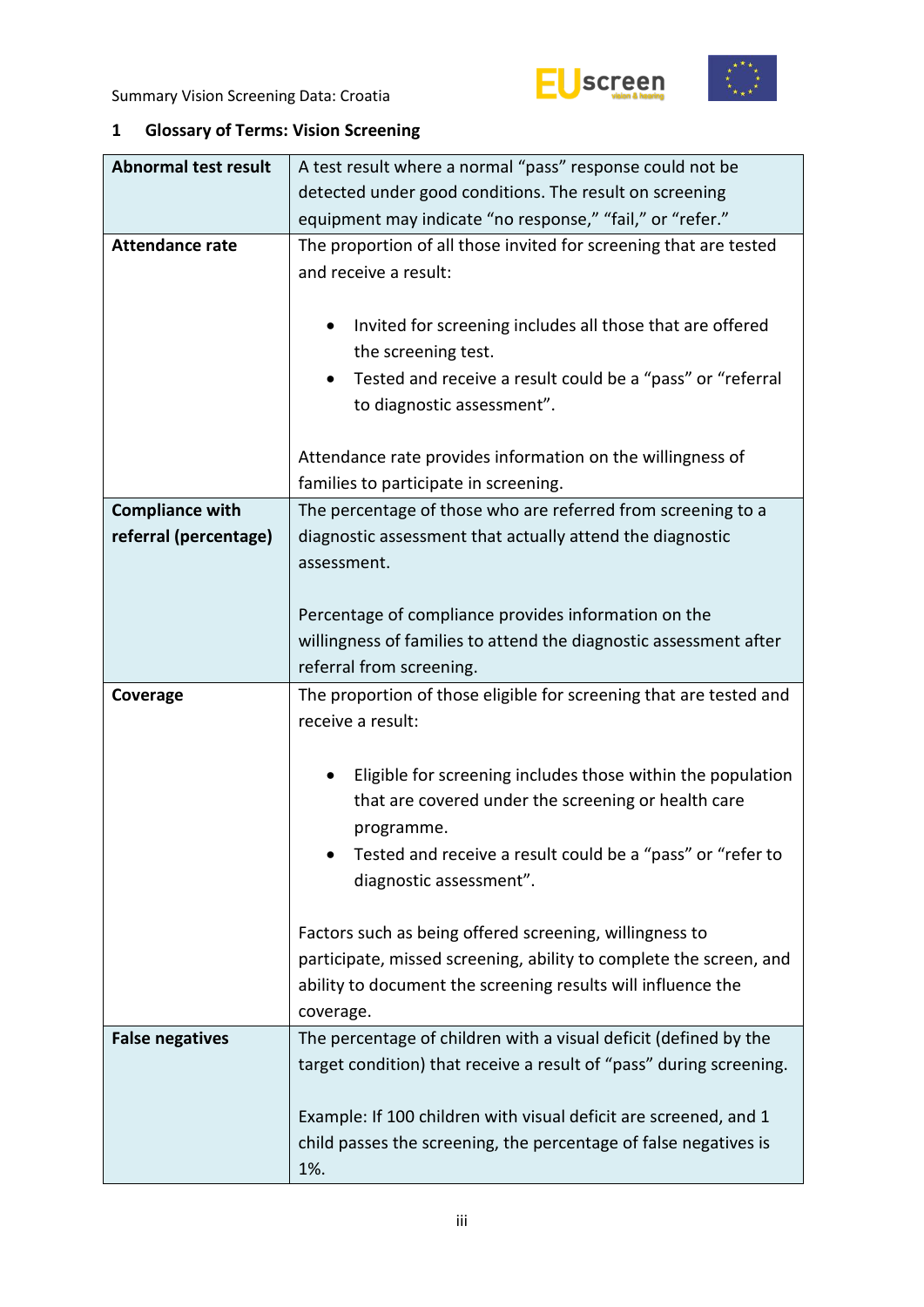



| <b>False positives</b>       | The percentage of children with normal vision that are referred                  |  |  |  |  |
|------------------------------|----------------------------------------------------------------------------------|--|--|--|--|
|                              | from screening to a diagnostic assessment.                                       |  |  |  |  |
| <b>Guidelines</b>            | Recommendations or instructions provided by an authoritative                     |  |  |  |  |
|                              | body on the practice of screening in the country or region.                      |  |  |  |  |
| <b>Vision screening</b>      | A person qualified to perform vision screening, according to the                 |  |  |  |  |
| professional                 | practice in the country or region.                                               |  |  |  |  |
| <b>Inconclusive test</b>     | A test result where a normal "pass" response could not be                        |  |  |  |  |
| result                       | detected due to poor test conditions or poor cooperation of the                  |  |  |  |  |
|                              | child.                                                                           |  |  |  |  |
| <b>Invited for screening</b> | Infants/children and their families who are offered screening.                   |  |  |  |  |
| <b>Outcome of vision</b>     | An indication of the effectiveness or performance of screening,                  |  |  |  |  |
| screening                    | such as a measurement of coverage rate, referral rate, number of                 |  |  |  |  |
|                              | children detected, etc.                                                          |  |  |  |  |
| Untreated amblyopia          | Those children who have not received treatment for amblyopia                     |  |  |  |  |
|                              | due to missed screening or missed follow-up appointment.                         |  |  |  |  |
| Persistent amblyopia         | Amblyopia that is missed by screening, or present after the child                |  |  |  |  |
|                              | has received treatment.                                                          |  |  |  |  |
| <b>Positive predictive</b>   | The percentage of children referred from screening who have a                    |  |  |  |  |
| value                        | confirmed vision loss.                                                           |  |  |  |  |
|                              |                                                                                  |  |  |  |  |
|                              | For example, if 100 babies are referred from screening for                       |  |  |  |  |
|                              | diagnostic assessment and 10 have normal vision and 90 have a                    |  |  |  |  |
|                              | confirmed visual defect, the positive predictive value would be                  |  |  |  |  |
|                              |                                                                                  |  |  |  |  |
|                              | 90%.                                                                             |  |  |  |  |
| <b>Prevalence</b>            | The percentage or number of individuals with a specific disease                  |  |  |  |  |
|                              | or condition. Prevalence can either be expressed as a percentage                 |  |  |  |  |
|                              | or as a number out of 1000 individuals within the same                           |  |  |  |  |
|                              | demographic.                                                                     |  |  |  |  |
| Programme                    | An organised system for screening, which could be based                          |  |  |  |  |
|                              | nationally, regionally or locally.                                               |  |  |  |  |
| Protocol                     | Documented procedure or sequence for screening, which could                      |  |  |  |  |
|                              | include which tests are performed, when tests are performed,                     |  |  |  |  |
|                              | procedures for passing and referring, and so forth.                              |  |  |  |  |
| <b>Quality assurance</b>     | A method for checking and ensuring that screening is functioning                 |  |  |  |  |
|                              | adequately and meeting set goals and benchmarks.                                 |  |  |  |  |
| Referral criteria            | A pre-determined cut-off boundary for when a child should be                     |  |  |  |  |
|                              | re-tested or seen for a diagnostic assessment.                                   |  |  |  |  |
| <b>Risk babies / Babies</b>  | All infants that are considered to be at-risk or have risk-factors               |  |  |  |  |
| at-risk                      | for vision defects/ophthalmic pathology according to the<br>screening programme. |  |  |  |  |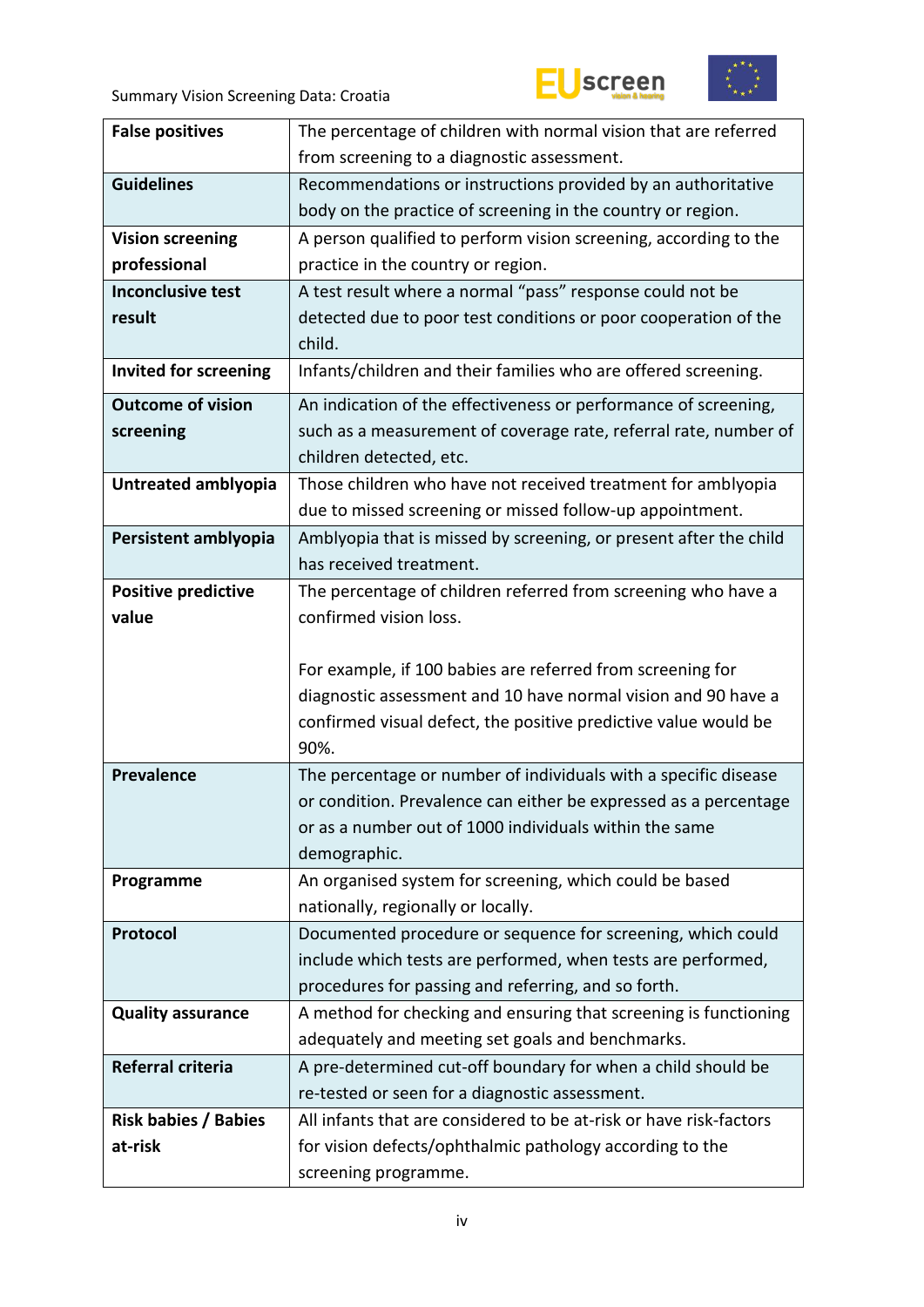



|                             | Two common risk factors are admission to the neonatal-intensive    |
|-----------------------------|--------------------------------------------------------------------|
|                             | care unit (NICU) or born prematurely. However, other risk factors  |
|                             | for visual defects may also be indicated in the screening          |
|                             | programme.                                                         |
| Sensitivity                 | The percentage of children with visual defects that are identified |
|                             | via the screening programme.                                       |
|                             |                                                                    |
|                             | For example, if 100 babies with visual defects are tested, and 98  |
|                             | of these babies are referred for diagnostic assessment and 2 pass  |
|                             | the screening, the sensitivity is 98%.                             |
| <b>Specificity</b>          | The percentage of children with normal vision that pass the        |
|                             | screening.                                                         |
|                             |                                                                    |
|                             | For example, if 100 babies with normal vision are tested, and 10   |
|                             | of these babies are referred for diagnostic assessment and 90      |
|                             | pass the screening, the specificity is 90%.                        |
| <b>Target condition</b>     | The visual defect you are aiming to detect via the screening       |
|                             | programme.                                                         |
| <b>Well, healthy babies</b> | Infants who are not admitted into the NICU or born prematurely     |
|                             | (born after a gestation period of less than 37 weeks).             |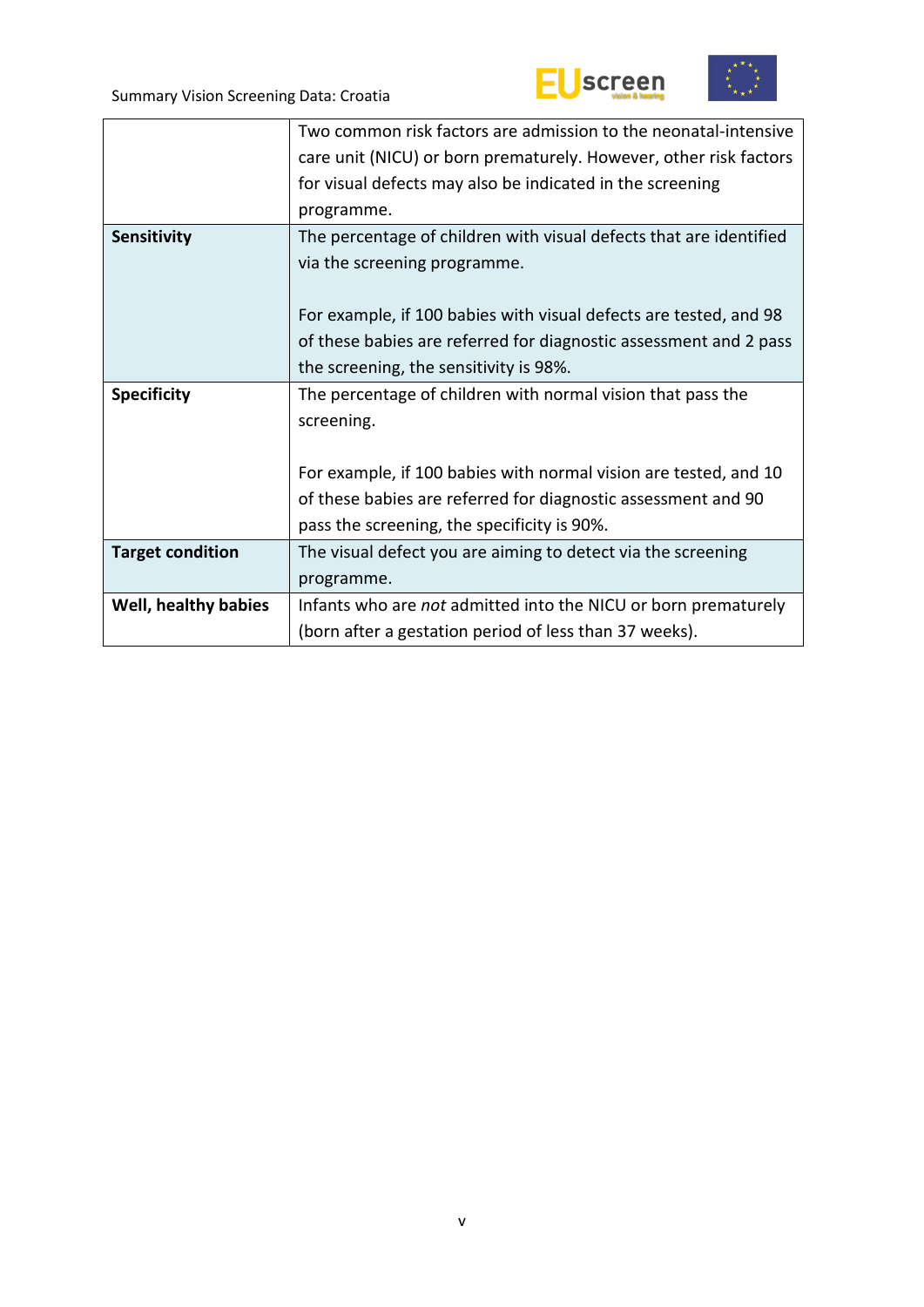



- <span id="page-5-0"></span>**2 Abbreviations ACT** Alternating Cover Test
- **AR** Autorefraction
- **AS** Automated Screening
- **CT** Cover Test
- **CV** Colour Vision
- **EI** Eye Inspection
- **EM** Eye Motility
- **Fix** Fixation
- **GDP** Gross Domestic Product
- **GP** General Practitioner
- **Hir** Hirschberg test
- **NICU** Neonatal-intensive care unit
- **PM** Pursuit Movements
- **PPP** Purchasing Power Parity
- **PR** Pupillary Reflexes
- **RE** Retinal Examination
- **ROP** Retinopathy of Prematurity
- **RR** Red Reflex Testing
- **SV** Stereopsis
- **VA** Visual Acuity
- **WHO** World Health Organisation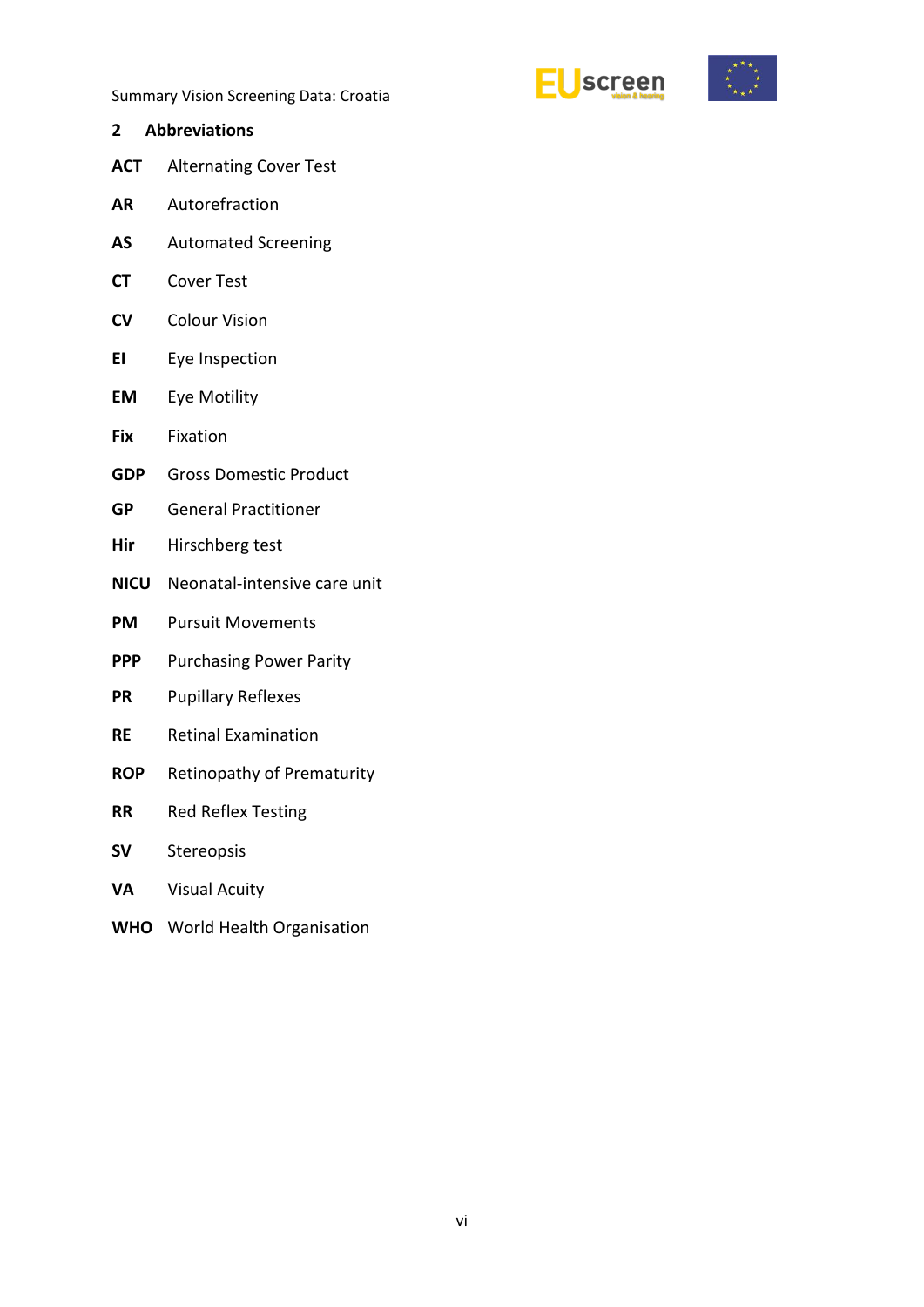



#### <span id="page-6-0"></span>**3 Population and Healthcare Overview**

The population of Croatia is estimated at 4,125,700 (World Bank, 2018a) and the birth rate is estimated at 9 births/1,000 population in 2016 (World Bank, 2018b). The change in population and birth rate from 1960 to 2017 is shown in Figure 1, graphs A and B respectively.

Croatia had a reported population density of 73.73 people per square kilometre in 2017 and this has fallen from 74.61 people per square kilometre in 1961 (World Bank, 2018c). In terms of healthcare facilities, the total density of hospitals in 2013 was 1.54 per 100,000 population (WHO, 2016a). Infant mortality in 2017 is estimated at 3.9 deaths/1,000 live births in total (World Bank, 2018d).

The average life expectancy in Croatia is estimated at 78 (World Bank, 2018e), with a death rate 12.3 deaths/1,000 population in 2016 (World Bank, 2018f). Croatia has a gross national income per capita (PPP int. \$, 2013) of \$20,000 (WHO, 2016b). The estimated total expenditure on health per capita in 2014 was \$1,652 (Intl \$) and the total expenditure on health in 2014 as percentage of GDP was 7.8% (WHO, 2016b).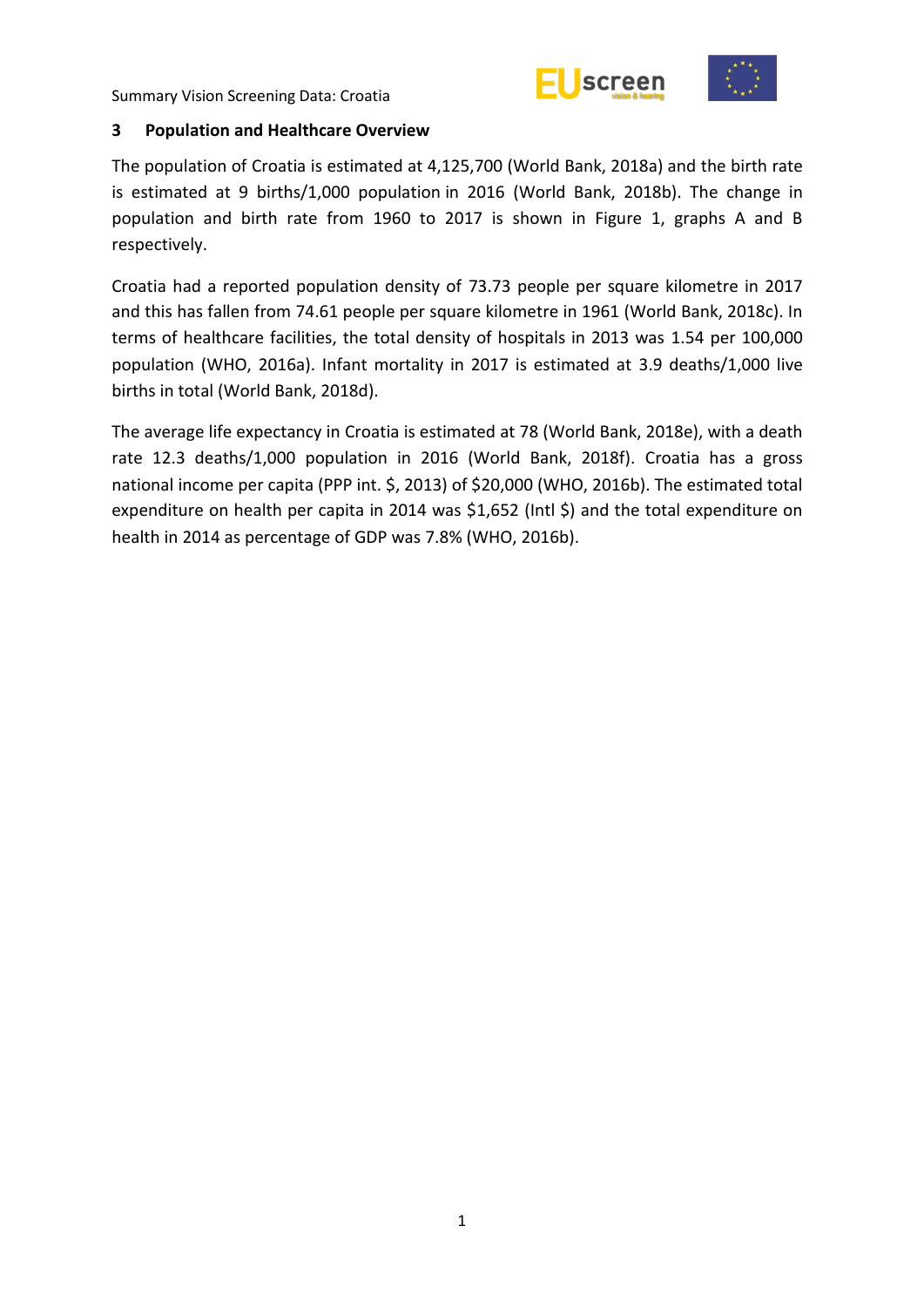

*Figure 1: Change in the Total Population and Birth Rate in Croatia between 1960 and 2017*



*Source: Information sourced from World Bank (2018)*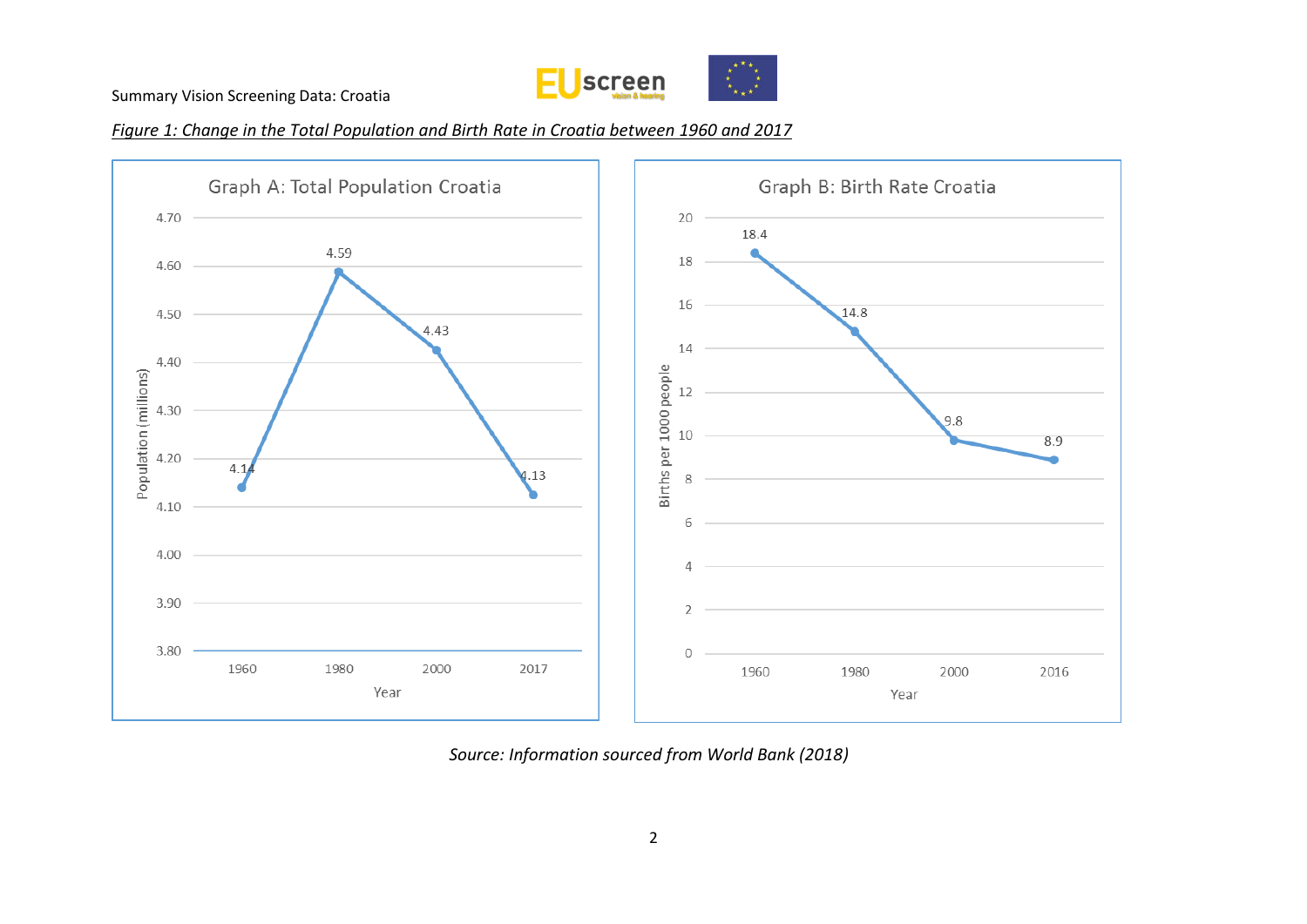



#### <span id="page-8-0"></span>**4 Vision Screening Commissioning and Guidance**

Vision screening in Croatia is organised nationally, with no regional variation between protocols. The vision screening programme is funded by health insurance and is embedded into a general preventative child health care screening system. The content of this programme is decided upon by the Ministry of Health and was implemented nationally in July 2015. There have been no changes since its introduction and therefore, no revisions have been made. However, any revisions would be decided upon by the Ministry of Health and funded through national health insurance.

Ophthalmologists perform vision screening in hospitals and child healthcare centres. There are approximately 400 vision screening professionals per million population. Paediatricians, GPs and nurses have been identified as general health professionals who do not currently screen, but could do so with additional training. There is no specific training available currently.

From June 2015, vision screening of all 4-year-old children performed in ophthalmologists' practices was introduced as a national health policy. Since January 2016, founded on the Bušić, Bjeloš & Kuzmanović Elabjer (2016) ZAPS (Zagreb Amblyopia Preschool Screening Study) study results, vision screening of all 4-year-old children performed in ophthalmologists' practices has become the National Preventive Program of Early Amblyopia Detection. Two-hundred and fifty thousand brochures about amblyopia and preventive program of early amblyopia detection per year are printed and delivered to primary care paediatricians in order to be distributed to the parents of 3-year-old children.

There are methods imposed for quality monitoring of vision screening imposed by the government and this is conducted through the national registry of amblyopia. There has been research concerning the vision screening programme (Bušić, Bjeloš & Kuzmanović Elabjer, 2016), however, there has been no cost-effective analysis conducted.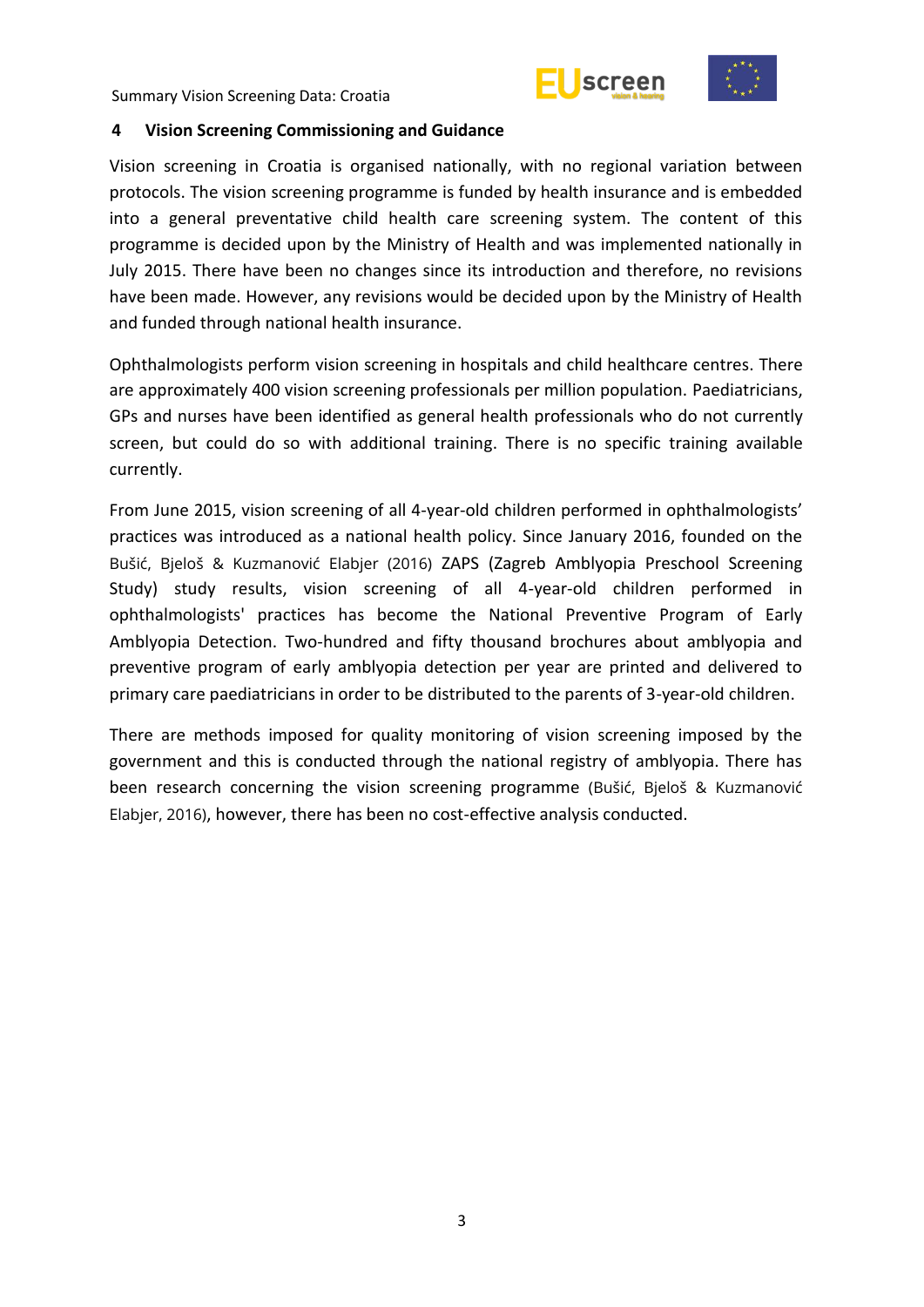



#### <span id="page-9-0"></span>**5 Screening programme**

The target condition screened for in Croatia are retinopathy of prematurity, congenital eye defects and amblyopia. The health care professionals delivering vision screening, venue for screening and tests used vary depending on the age of the child as shown in Tables 1, 2 and 3 respectively. Specific details of the screening offered within each age group are described more fully in sections 5.1 to 5.4 below.

## <span id="page-9-1"></span>*5.1 Vision screening - Preterm babies*

Preterm babies up to the age of 3 months, are screened with an eye inspection, fixation, red reflex testing, eye motility, Hirschberg test, retinal examination, pursuit movements and pupillary reflexes. A paediatrician will conduct screening at ages 1, 2 and 3 months, at child healthcare centres. Alternatively, this may be conducted at a hospital by an ophthalmologist depending on the delivery status. For instance, all preterm babies with the delivery status with birth weight range from 1500 to 2000 g and/or gestational age  $\leq$  35 weeks who received oxygen therapy  $\geq 4$  hours and all preterm babies with the delivery status  $\leq 1500$  g and/or gestational age ≤ 32 weeks should be screened by an ophthalmologist, in neonatal units: posterior eye segment examination is performed at the age of 4 to 6 weeks, or 31 to 34 weeks gestational age. The ophthalmologist examines the vascularisation zone of the retina and depending on the results of the examination, follow up examinations are scheduled every week, every 1 to 2 weeks or every 2 to 3 weeks. The ophthalmologist should also examines for any other eye abnormalities.

# <span id="page-9-2"></span>*5.2 Vision screening - Birth to 3 months*

Well, healthy babies aged up to 3 months are screened using an eye inspection, fixation, red reflex testing, eye motility, Hirschberg test, retinal examination, pursuit movements and pupillary reflexes. It is unknown at what specific ages these tests are carried out, but all are carried out before 3 months of age. Vision screening takes place at child healthcare centres and is conducted by either a paediatrician or a GP. Red reflex testing is also conducted at child healthcare centres and the examination is completed at the discretion of the paediatrician. Babies are referred to an ophthalmologist for further examination after either two abnormal or inconclusive test results. A normal result is indicated by a red reflex from both eyes with symmetric responses. No reflex, dark spots in the red reflex, a markedly diminished reflex, the presence of a white reflex, or asymmetry of the reflexes are all indications for referral to an ophthalmologist. The exception to this rule is a transient opacity from mucus in the tear film that is mobile and completely disappears with blinking.

# <span id="page-9-3"></span>*5.3 Vision screening - 3 months to 36 months*

Babies aged between 3 and 36 months of age are screened at age 12, 24 and 36 months by a paediatrician at child health care centres. Tests utilised include eye inspection, fixation, red reflex testing, eye motility, Hirschberg test, pursuit movements, pupillary reflexes, cover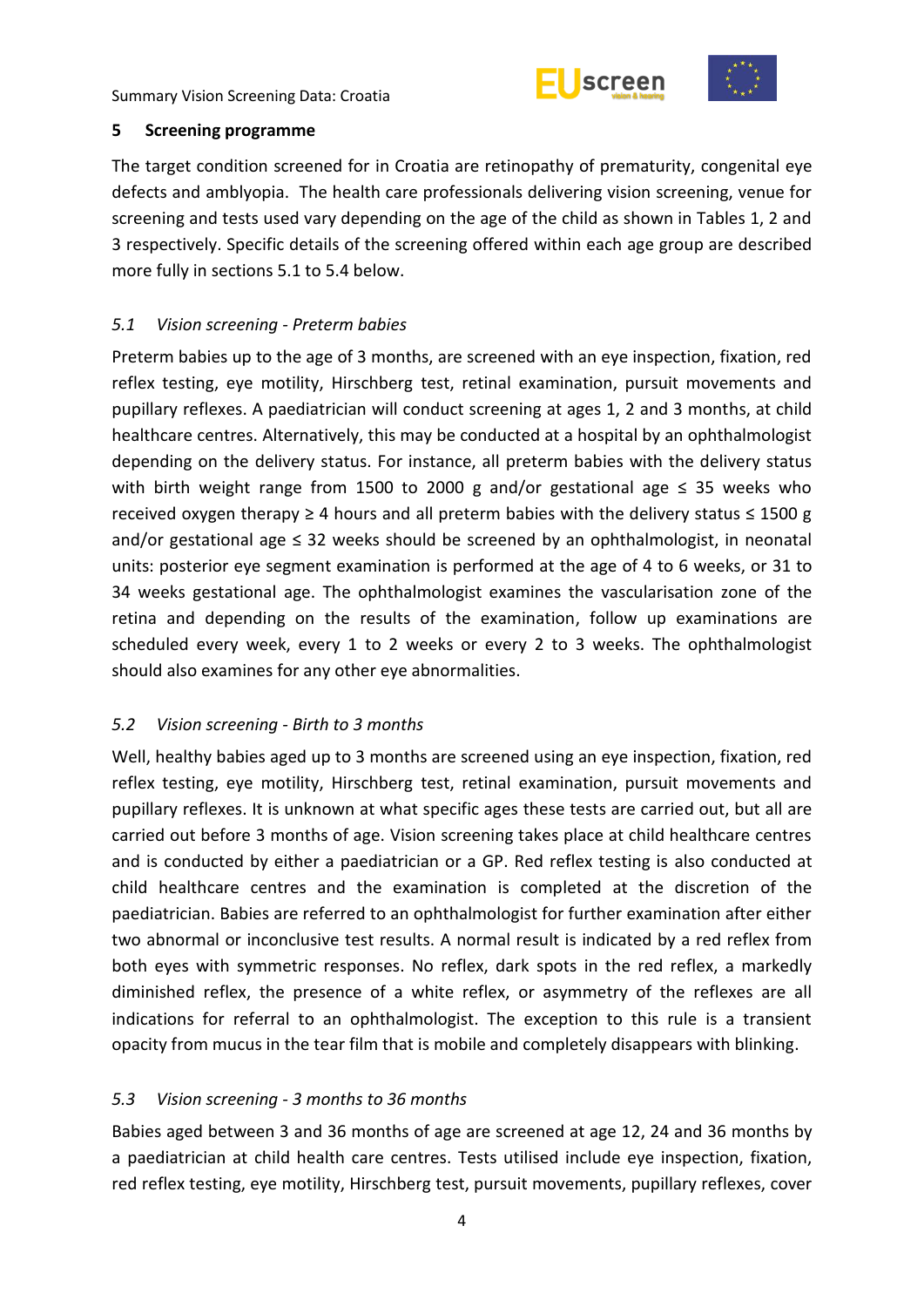



test and alternating cover test. Children with a positive family history of visual impairments or who present pathological findings are referred to an ophthalmologist.

## <span id="page-10-0"></span>*5.4 Vision screening - 36 months to 7 years*

Between the ages of 36 months and 7 years, children undergo two visual acuity measurements. These tests are completed at a child health care centre at age 4 years by an ophthalmologist (crowded Lea symbols), and 7 years by a school medicine specialist (different tests, Lea symbols, Snellen, Tumbling E, Landolt C). The linear Lea Symbols test is recommended by the National Preventive Program of Early Amblyopia Detection in Croatia. However, the country representative states that the screening techniques used by health professionals are not standardised in terms of vision test used, approach to the technique of testing, testing distance, pass criterion for the line, pass cut-off criteria for referral to complete ophthalmological examination, or providers' attentiveness, experience and training.

An abnormal test result is defined as a visual acuity of equal to or worse than 0.1 logMAR for Lea symbols ( $\geq$  0.8 decimal, 6/7.5 Snellen) at 4 years of age. Children are referred for further diagnostic examination after either one abnormal or one inconclusive test result. Children are referred for further examination after one abnormal or inconclusive test result.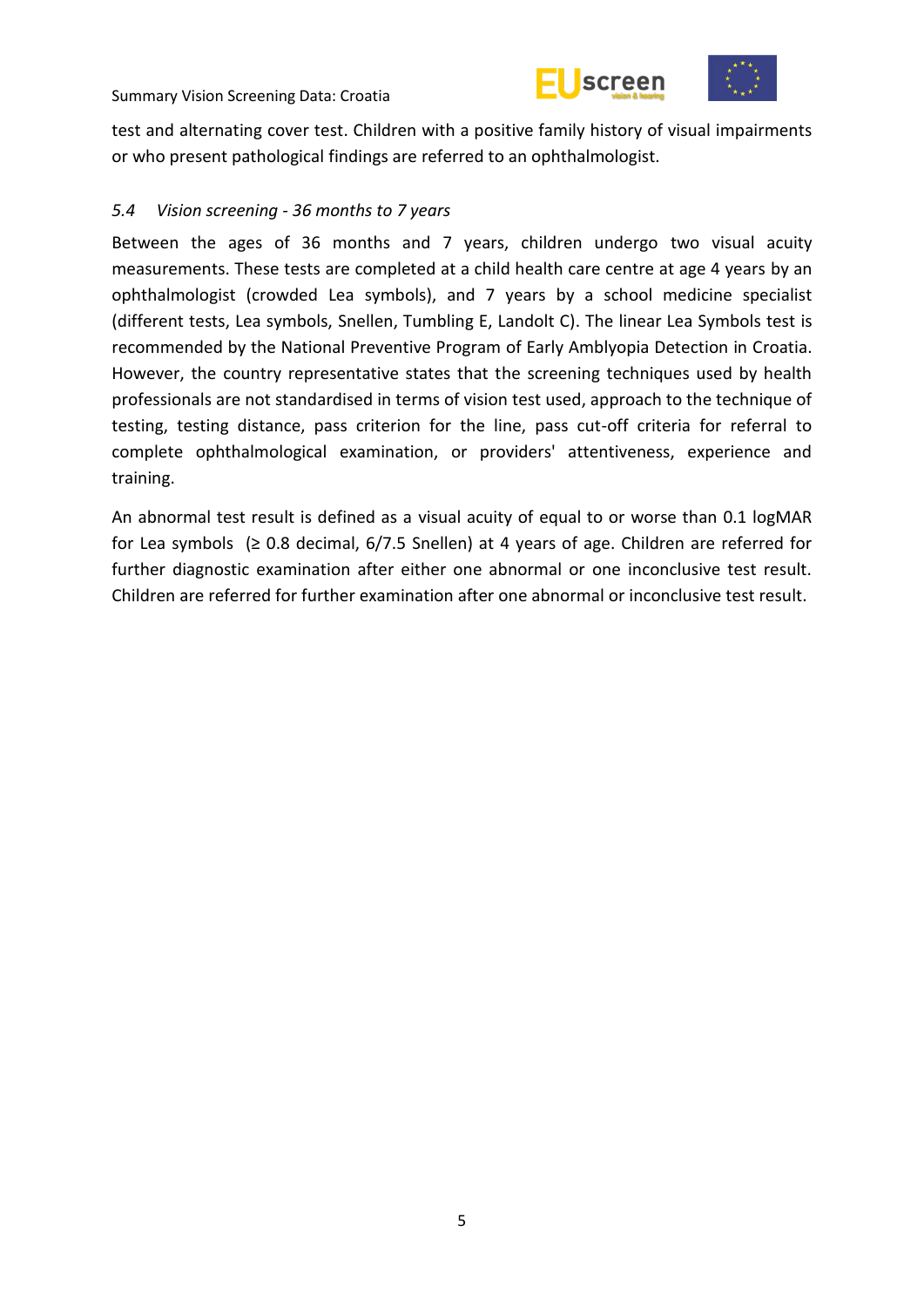

**Table 1:** Healthcare professionals who conduct vision screening in each age group

| Table 1        | Paediatrician  | <b>Specialist nurse</b> | Ophthalmologist | GP                        |
|----------------|----------------|-------------------------|-----------------|---------------------------|
| Preterm babies | $\checkmark$   | $\pmb{\times}$          | $\checkmark$    | $\boldsymbol{\mathsf{x}}$ |
| 0 to 3 months  | $\checkmark$   | $\pmb{\times}$          | $\pmb{\times}$  | $\checkmark$              |
| 3 to 36 months | $\checkmark$   | $\pmb{\times}$          | $\pmb{\times}$  | $\pmb{\times}$            |
| 3 to 7 years   | $\pmb{\times}$ | $\pmb{\times}$          | ✓               | $\pmb{\times}$            |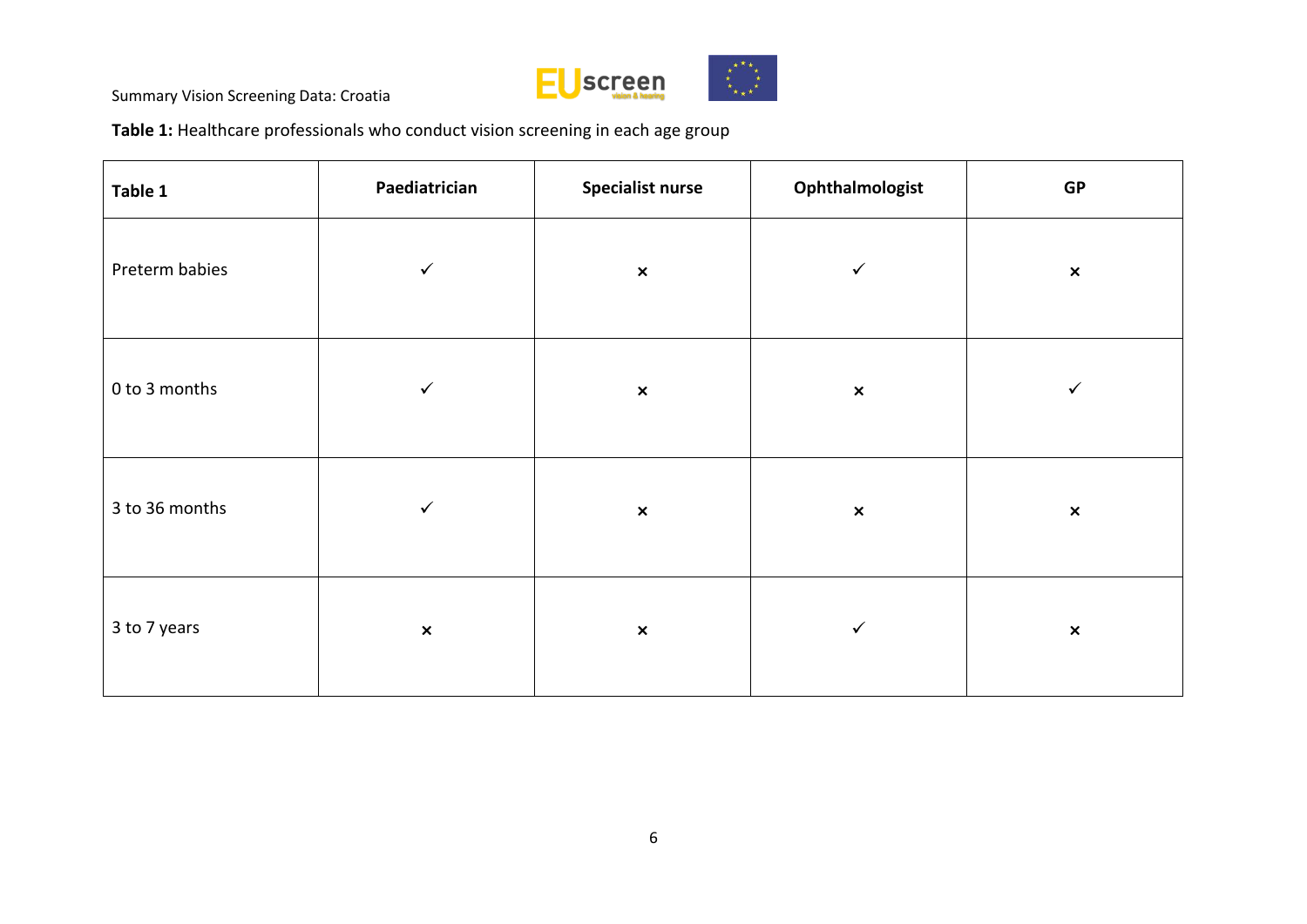

| Table 2              | E1             | Fix            | <b>RR</b>      | EM             | Hirsch<br>test | <b>RE</b>      | PM             | <b>PR</b>      | <b>CT</b>      | <b>ACT</b>     | <b>VA</b>      |
|----------------------|----------------|----------------|----------------|----------------|----------------|----------------|----------------|----------------|----------------|----------------|----------------|
| Preterm<br>babies    | $\checkmark$   | $\checkmark$   | $\checkmark$   | $\checkmark$   | $\checkmark$   | $\checkmark$   | $\checkmark$   | $\checkmark$   | $\pmb{\times}$ | $\pmb{\times}$ | $\pmb{\times}$ |
| $0$ to $3$<br>months | $\checkmark$   | $\checkmark$   | $\checkmark$   | $\checkmark$   | $\checkmark$   | $\checkmark$   | $\checkmark$   | $\checkmark$   | $\pmb{\times}$ | $\pmb{\times}$ | $\pmb{\times}$ |
| 3 to 36<br>months    | $\checkmark$   | $\checkmark$   | $\checkmark$   | $\checkmark$   | $\checkmark$   | $\pmb{\times}$ | $\checkmark$   | $\checkmark$   | $\checkmark$   | $\checkmark$   | $\pmb{\times}$ |
| $3$ to $7$<br>years  | $\pmb{\times}$ | $\pmb{\times}$ | $\pmb{\times}$ | $\pmb{\times}$ | $\pmb{\times}$ | $\pmb{\times}$ | $\pmb{\times}$ | $\pmb{\times}$ | $\pmb{\times}$ | $\pmb{\times}$ | ✓              |

*Key:* 

**EI**: Eye inspection; **Fix**: Fixation; **RR**: Red reflex testing; EM**:** Eye motility; **Hirsch**: Hirschberg test; **RE**: Retinal examination; **PM**: Pursuit movements; **PR**: Pupillary reflexes; **CT**: Cover test; **ACT**: Alternating cover test; **VA**: Visual Acuity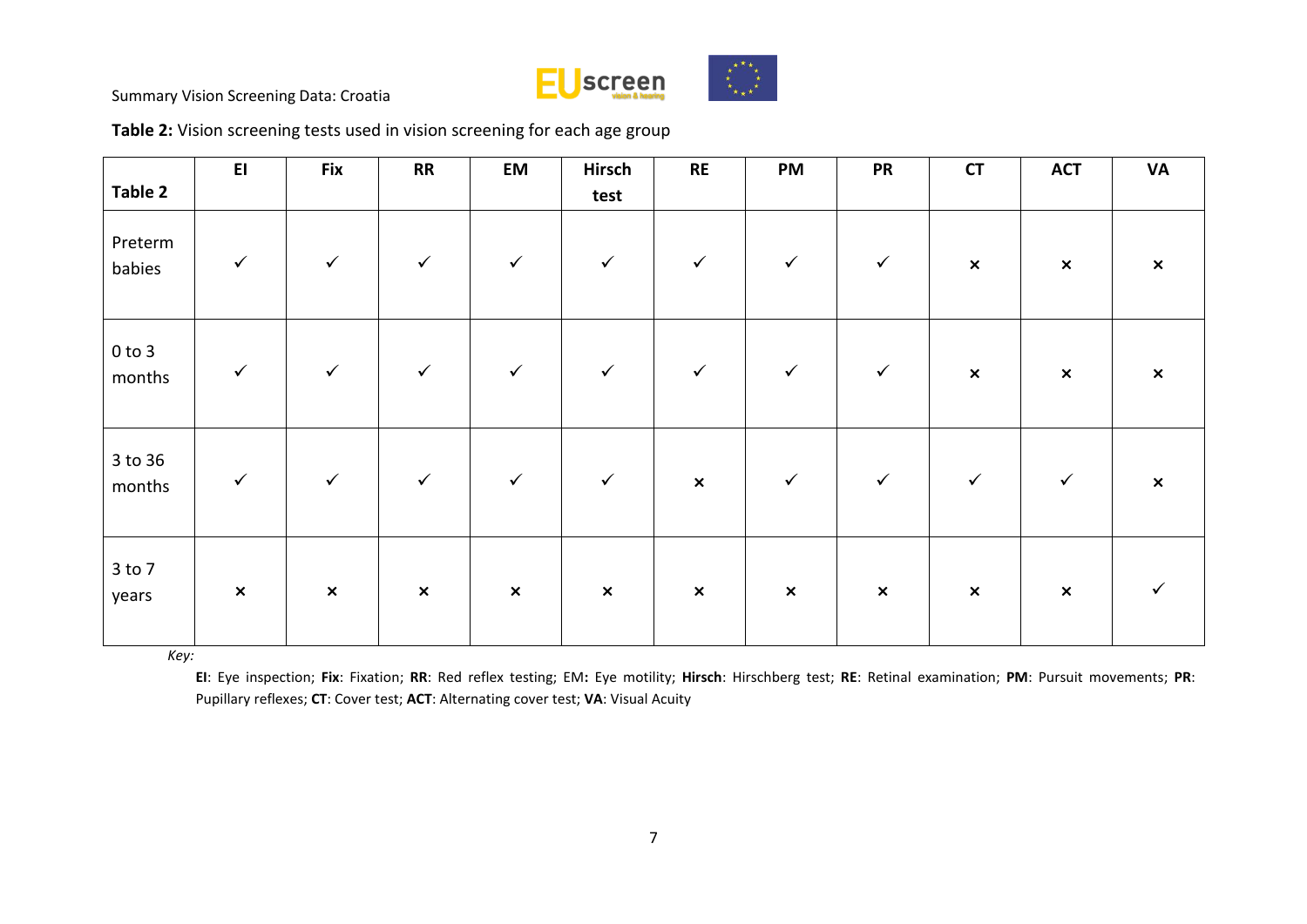

**Table 3:** Location of vision screening for each age group

| Table 3        | <b>Child Healthcare Centre</b> | Hospital       | <b>Private clinic</b> | <b>Public place</b> | Other          |
|----------------|--------------------------------|----------------|-----------------------|---------------------|----------------|
| Preterm babies | $\checkmark$                   | $\checkmark$   | $\pmb{\times}$        | $\pmb{\times}$      | $\pmb{\times}$ |
| 0 to 3 months  | $\checkmark$                   | $\pmb{\times}$ | $\pmb{\times}$        | $\pmb{\times}$      | $\pmb{\times}$ |
| 3 to 36 months | $\checkmark$                   | $\pmb{\times}$ | $\pmb{\times}$        | $\pmb{\times}$      | $\pmb{\times}$ |
| 3 to 7 years   | $\checkmark$                   | $\pmb{\times}$ | $\pmb{\times}$        | $\pmb{\times}$      | $\pmb{\times}$ |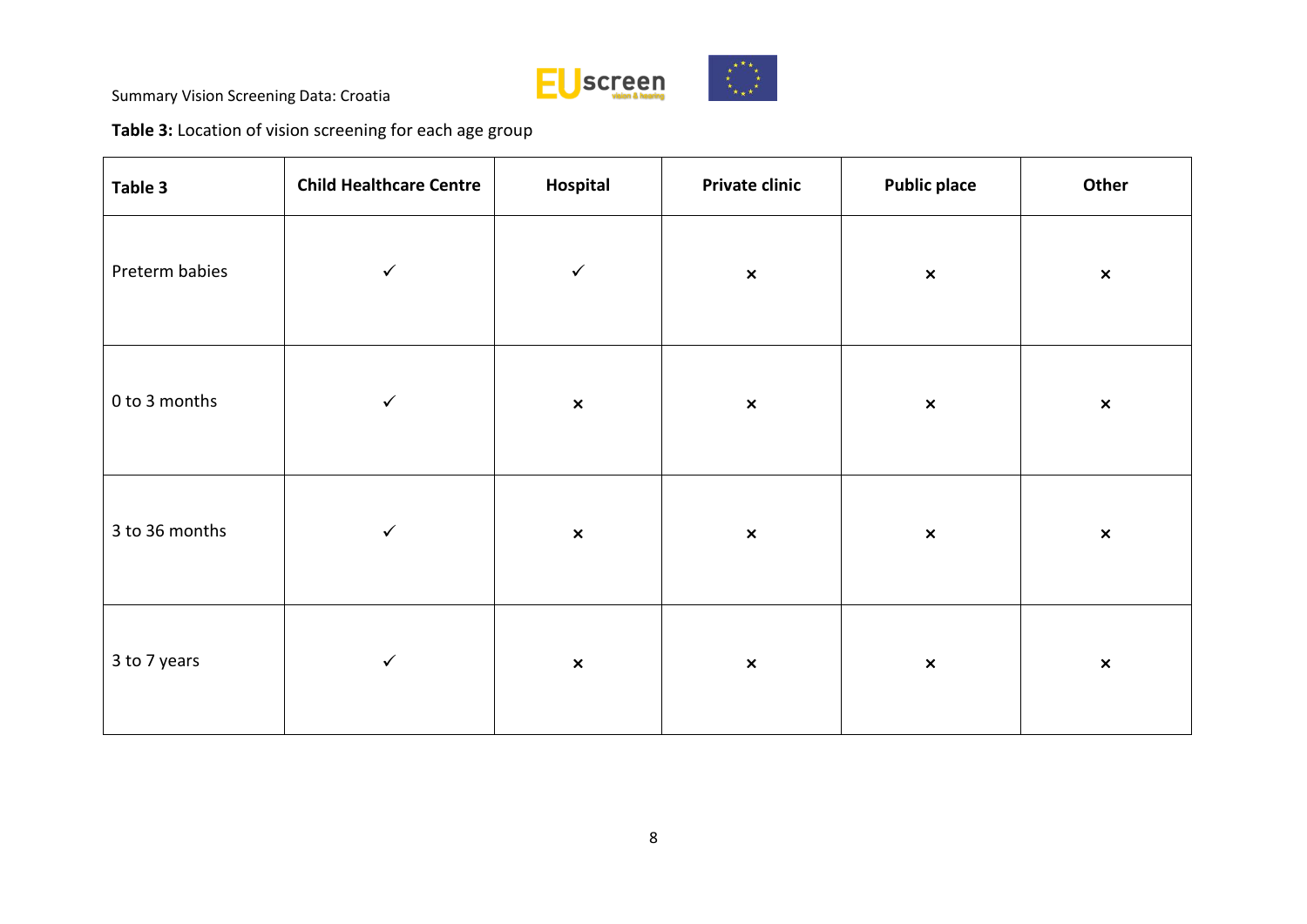



#### <span id="page-14-0"></span>**6 Automated Screening**

Automated vision screening is achieved using handheld, portable devices designed to detect presence of refractive error in infants from 6 months of age. It provides objective results and is used to detect amblyopic risk factors. This differs from other methods used to screen children for amblyopia which focus on detection of the actual condition and the resulting visual loss. No automated vision screening takes place in Croatia.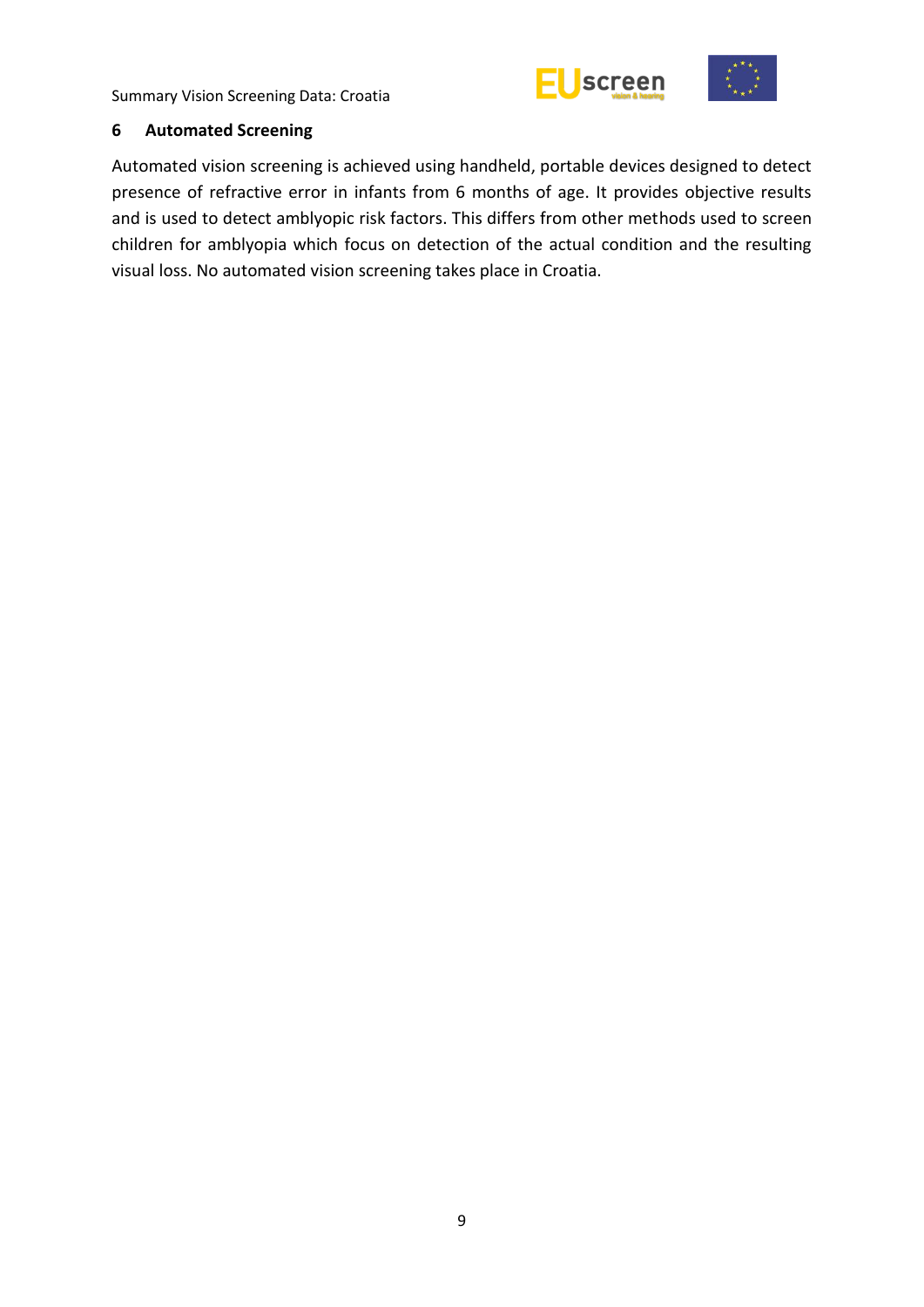



## <span id="page-15-0"></span>**7 Provision for Visually Impaired**

There are two specialist schools in Croatia, for blind or severely visually impaired children. There were 969 visually impaired children in Croatia in 2016, according to the Croatian Institute for Public Health (2018). The costs per child for these schools is unknown. Teaching assistants are provided as special support for visually impaired children who attend regular primary school.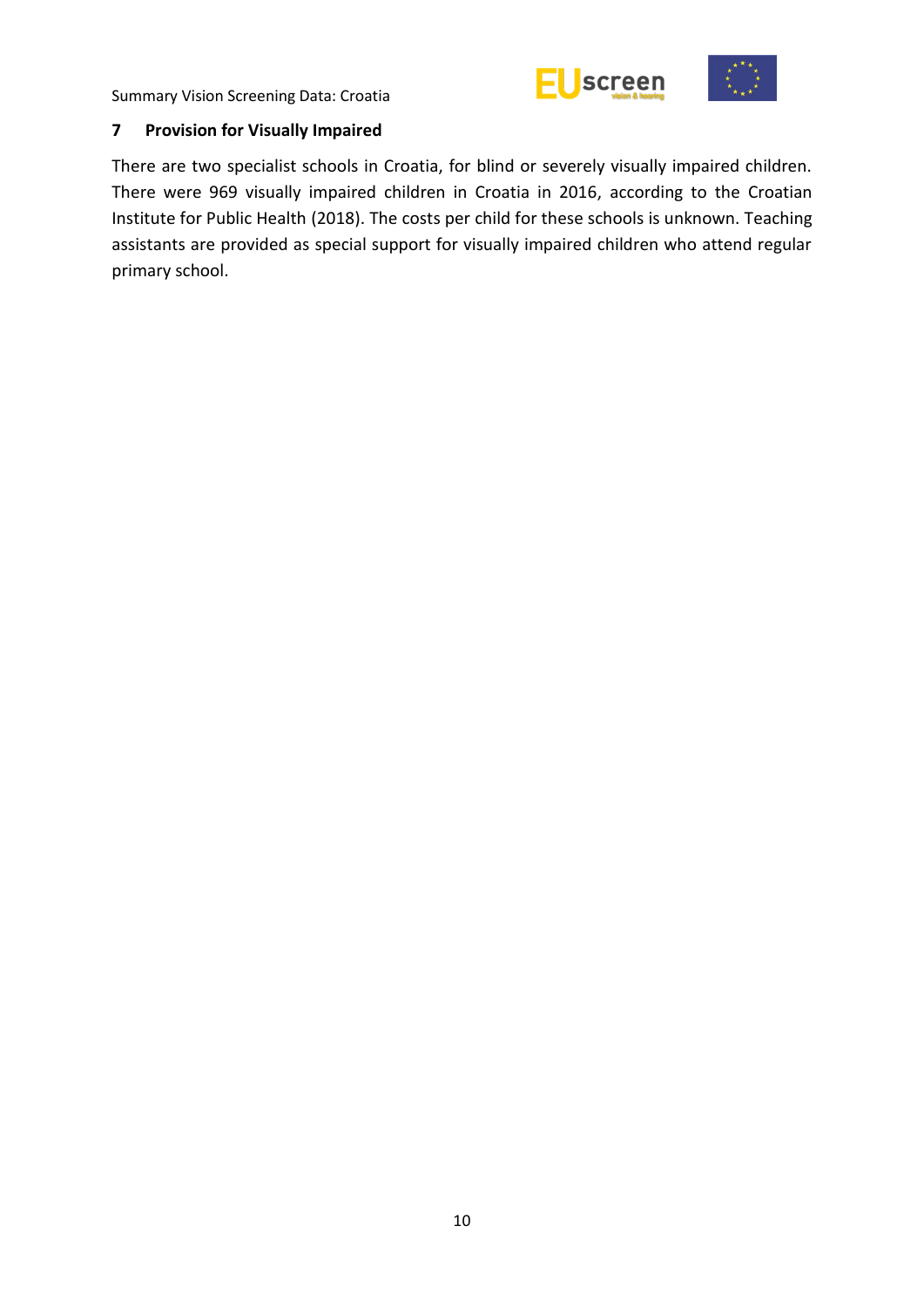



#### <span id="page-16-0"></span>**8 Knowledge of existing screening programme**

## <span id="page-16-1"></span>*8.1 Prevalence/Diagnosis*

The prevalence of treated or untreated amblyopia in Croatia is estimated at 8.08% at the age of 48-54 months, based on the assessment of 15,648 children (Bušić, Bjeloš & Kuzmanović Elabjer, 2016). However, it is unknown what the prevalence of persistent amblyopia, which is amblyopia missed by screening or failed treatment. The prevalence of strabismus in Croatia is unknown, as is the incidence and distribution of the four types of amblyopia (refractive, strabismic, combined-mechanism and deprivation).

### <span id="page-16-2"></span>*8.2 Coverage*

All children are invited by the Ministry of Health for vision screening during the regular examination by a paediatrician in primary healthcare centres. When the child is aged three years, parents receive an invitation for vision screening at the age of four years. This invitation for vision screening at the age of 4 years is 100%and it is thought that 100% of children attend their vision screening appointment. Furthermore, 100% of eligible children, under the age of 7 years, are invited for screening using a visual acuity measurement, with an approximated 90-100% attendance rate. It is unknown how many children attend a referral appointment after an abnormal screening test result.

# <span id="page-16-3"></span>*8.3 Screening evaluation*

The percentage of false negative vision screening results is estimated at 0%, with an estimate of 3% false positive referrals from vision screening (Bušić, Bjeloš & Kuzmanović Elabjer, 2016). The positive predictive value of a refer result is 72.7% and the negative predictive value of a refer result is 100% (Bušić, Bjeloš & Kuzmanović Elabjer, 2016). The sensitivity of vision screening in Croatia is stated as being 100%, with a specificity of 97% (Bušić, Bjeloš & Kuzmanović Elabjer, 2016).

# <span id="page-16-4"></span>*8.4 Treatment success*

The percentage of children treated for amblyopia before age 7 years is 8.08%. The percentage of infants treated for congenital eye disorders and strabismus before the age of 7 years is unknown. All patients with congenital cataract, amblyopia and strabismus are treated by ophthalmologists. Ophthalmologists are the only professions who prescribe glasses for children aged less than 7 years, with additional treatment options including patching and glasses for refractive error. All eligible referred children are offered treatment for vision disorders.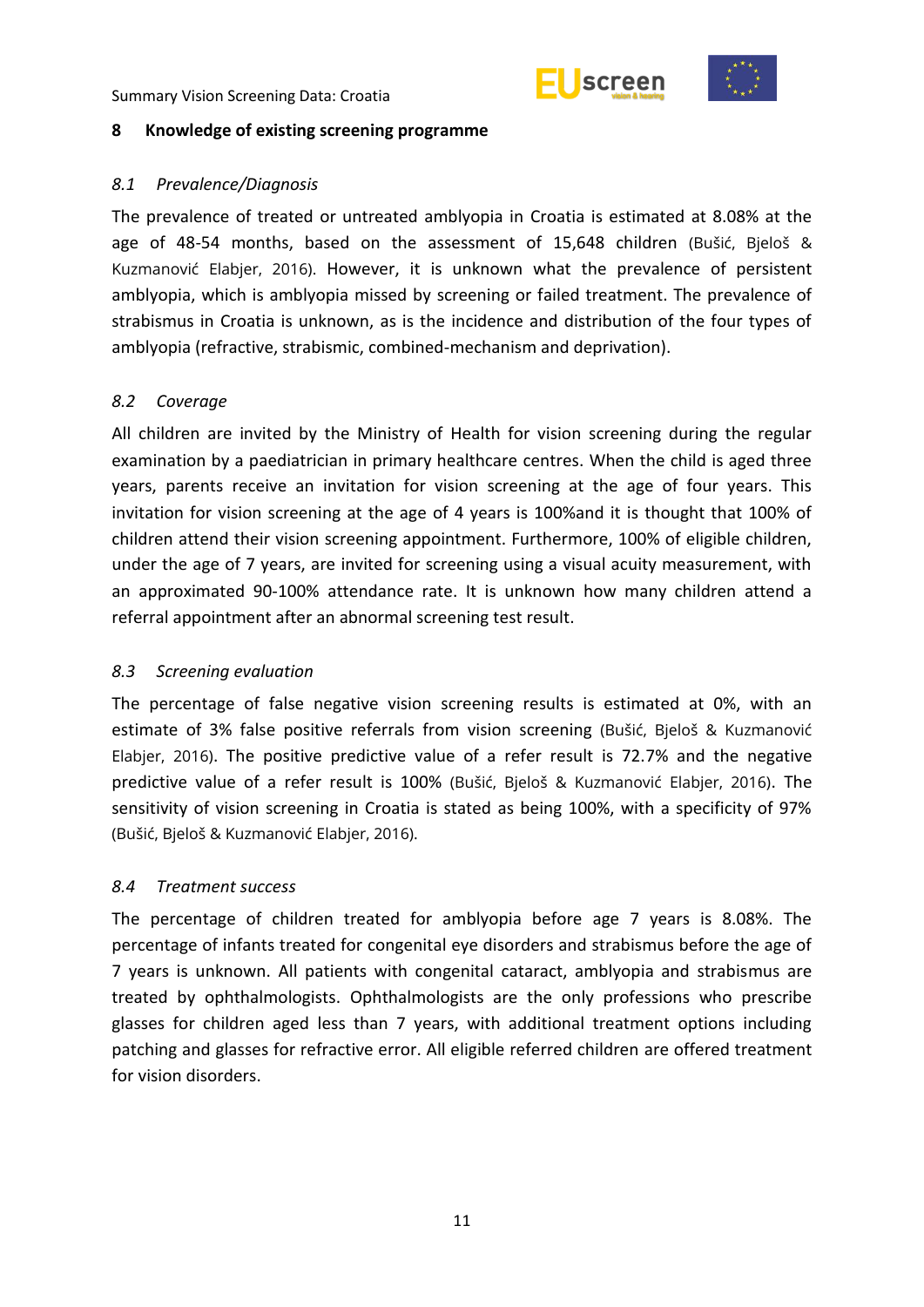



## <span id="page-17-0"></span>**9 Costs of vision screening in children**

The Reference Centre of the Ministry of Health of the Republic of Croatia for Paediatric Ophthalmology and Strabismus, in a collaboration with the Croatian Institute for Public Health, has all the data reported about the national vision screening program of 4-year-old children. However, there are no costs-analysis studies on vision screening. The costs related to screening are as follows:

- Screening test 95 Croatian Kuna (KN) or 13 Euros\*
- Comprehensive eye examination if the child is screened positive 285 KN or 38 Euros\*
- Follow up examination 164 KN or 22 Euros\*
- Cataract surgery with implantation of intraocular lens 3515 KN or 469 Euros\*
- Cataract surgery without implantation of intraocular lens 3115 KN or 415 Euros\*

There is no further information available regarding the costs involved with vision screening in Croatia. Vision screening is obligatory but not enforced in terms of penalty for noncompliance.

# <span id="page-17-1"></span>*9.1 Cost of vision screening*

The salary costs per year and per hour for vision screening professionals is not known. It is unknown how much it costs to train a general preventative child health care screening professional between leaving secondary education to qualification. The total screening costs per year for vision screening in Croatia is unknown.

# <span id="page-17-2"></span>*9.2 Cost of treatment for amblyopia*

The costs for treatment of typical patients with refractive amblyopia and strabismic amblyopia is unknown.

# <span id="page-17-3"></span>*9.3 Cost of Treatment for strabismus*

The costs for strabismus surgery is unknown.

# <span id="page-17-4"></span>*9.4 Cost of treatment for cataract*

The costs for congenital cataract surgery is unknown.